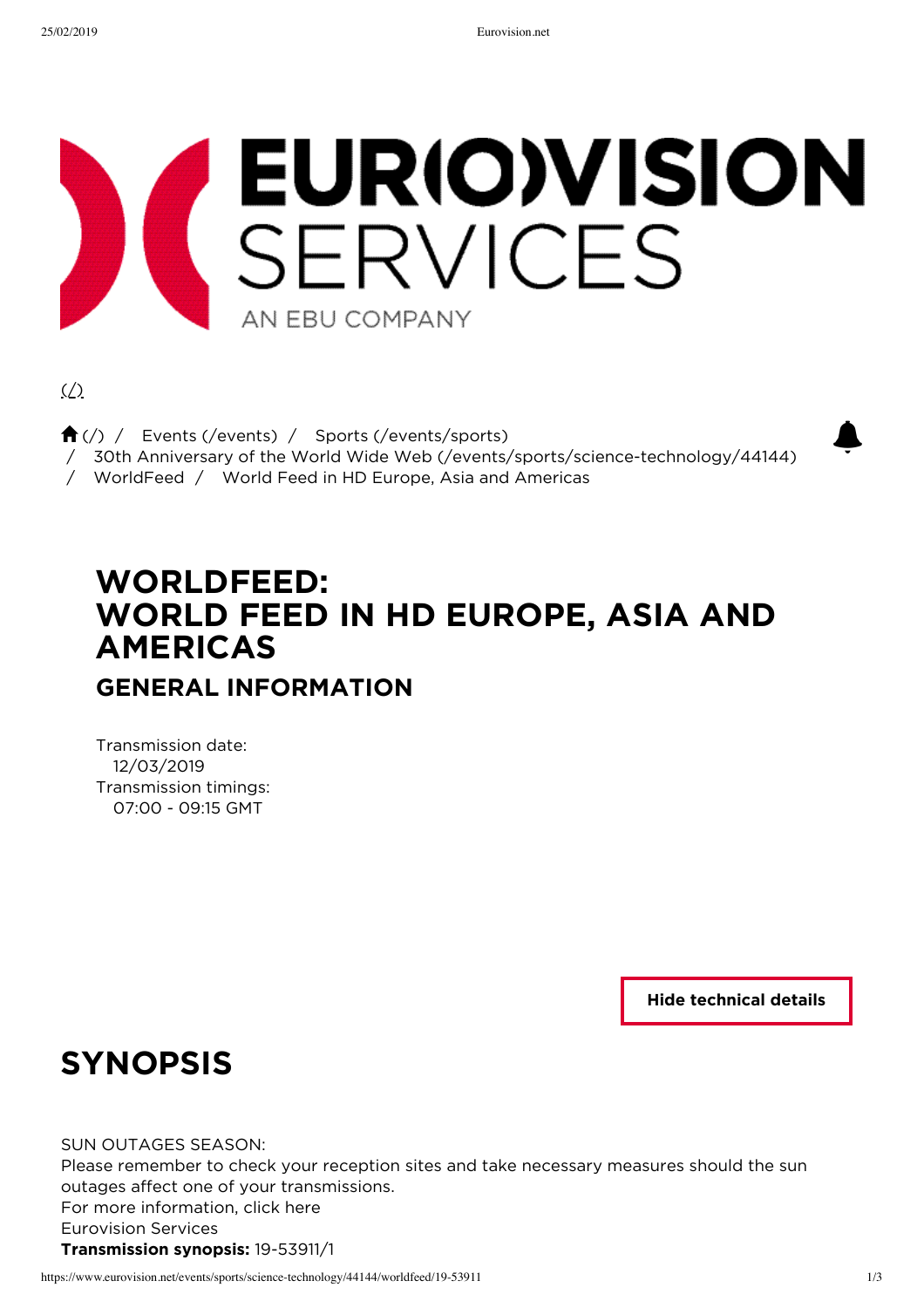**Event number:** 44144 **Event:** 30th Anniversary of the World Wide Web

World Feed in HD Europe, Asia and Americas

Geneva

**Transmission type:** Eurovision Worldfeed

### **Date and timing:**

12/03/2019 07:00 - 09:15 UTC

Line-up: 20 minutes (06:40 - 07:00 UTC)

## **Origin:**

ZZEBU Geneva

## **Destination:**

ZZEBU Geneva

Routing: \*\*\*TA of txm 19-40631 (A418) GNVE ZZEBU/DEM 04 NS3 GNVE ZZEBU/RX UHD NT4K1 HEVC GNVE ZZEBU/CV 4K TO HD ----------- GNVE ZZEBU/RX 46 RX 8200 SF GNVE ZZEBU/EU7B/UP 3 EU7B/B4/4E6 ---------- GNVE ZZEBU/GNVA2\_AI127\_GNVE > FINE FINE > HGKG ZZEBU/HGKG.ASAT\_C2V\_SCV6 EMEK ILMX1/C2V/SERVICE 06 ASI AS5/C02V/CH2A36 GNVE ZZEBU/CV13 FOR-A HD ONLY + DOLBY GNVE ZZEBU/HM5/SERVICE 13 SES-14/HEL 19 - HER 19/19A72

## **Distribution network:**

Satellite Eutelsat 7B 7 deg East Transponder B4 Channel 4E6 - 6 MHz Uplink frequency 14366.0 MHz POL.X by GNVE ZZEBU/EU7B/UP 3 Downlink frequency 11066.0 MHz POL.Y Parameters DVBS2 8PSK 4.9373 Ms/s FEC 3/4,Pilot:On Roll-off 0.2 (MPEG4/H.264 420 10.7514 Mbps) Video standard HD 1080i 50Hz 16:9 Audio 1 INTERNATIONAL SOUND MONO Audio 2 INTERNATIONAL SOUND MONO